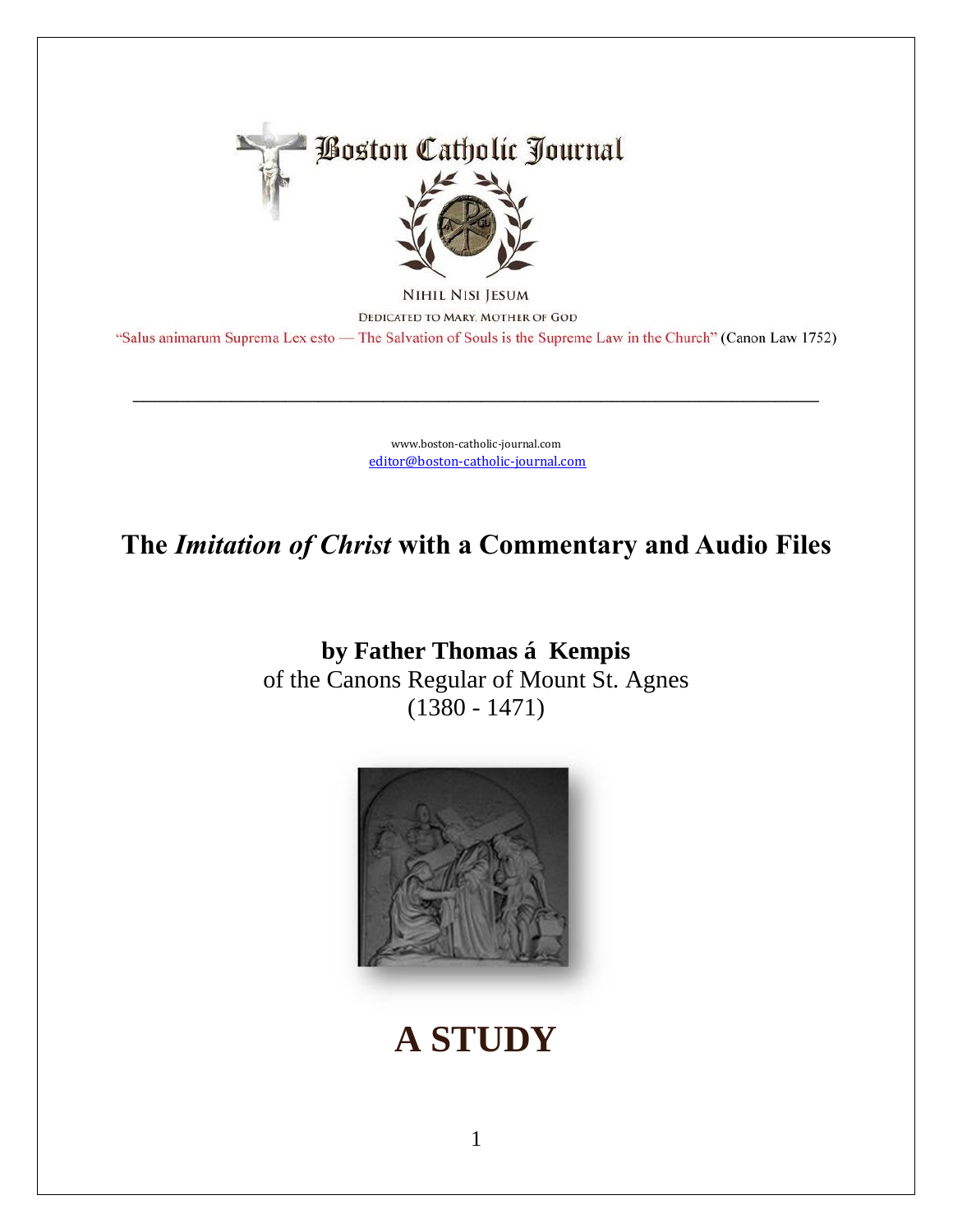*The following pages are dedicated to the Little Hearts entrusted by God to Cloistered Poor Clare Colettine Nuns*

**T**he *Imitation of Christ* is considered by many to be the second most read book in the world, following the Bible; This is certainly so in the annals of Christianity. Its influence on subsequent religious literature, to the present, cannot be overstated.

Father Thomas à Kempis was a monk of The Canons Regular of Mount St. Agnes at Windesheim in Germany (about 20 miles southwest of Mainz) who was ordained a priest in 1413. He was born at Kempen in the Diocese of Cologne, in 1380 and is described as "a man of middle height, dark complexion and vivid colouring, with a broad forehead and piercing eyes; kind and affable towards all, especially the sorrowful and the afflicted; constantly engaged in his favourite occupations of reading, writing, or prayer; in time of recreation for the most part silent and recollected, finding it difficult even to express an opinion on matters of mundane interest, but pouring out a ready torrent of eloquence when the conversation turned on God or the concerns of the soul. At such times often he would excuse himself, "My brethren", he would say, "I must go: Someone is waiting to converse with me in my  $cell.^{91}$ 

2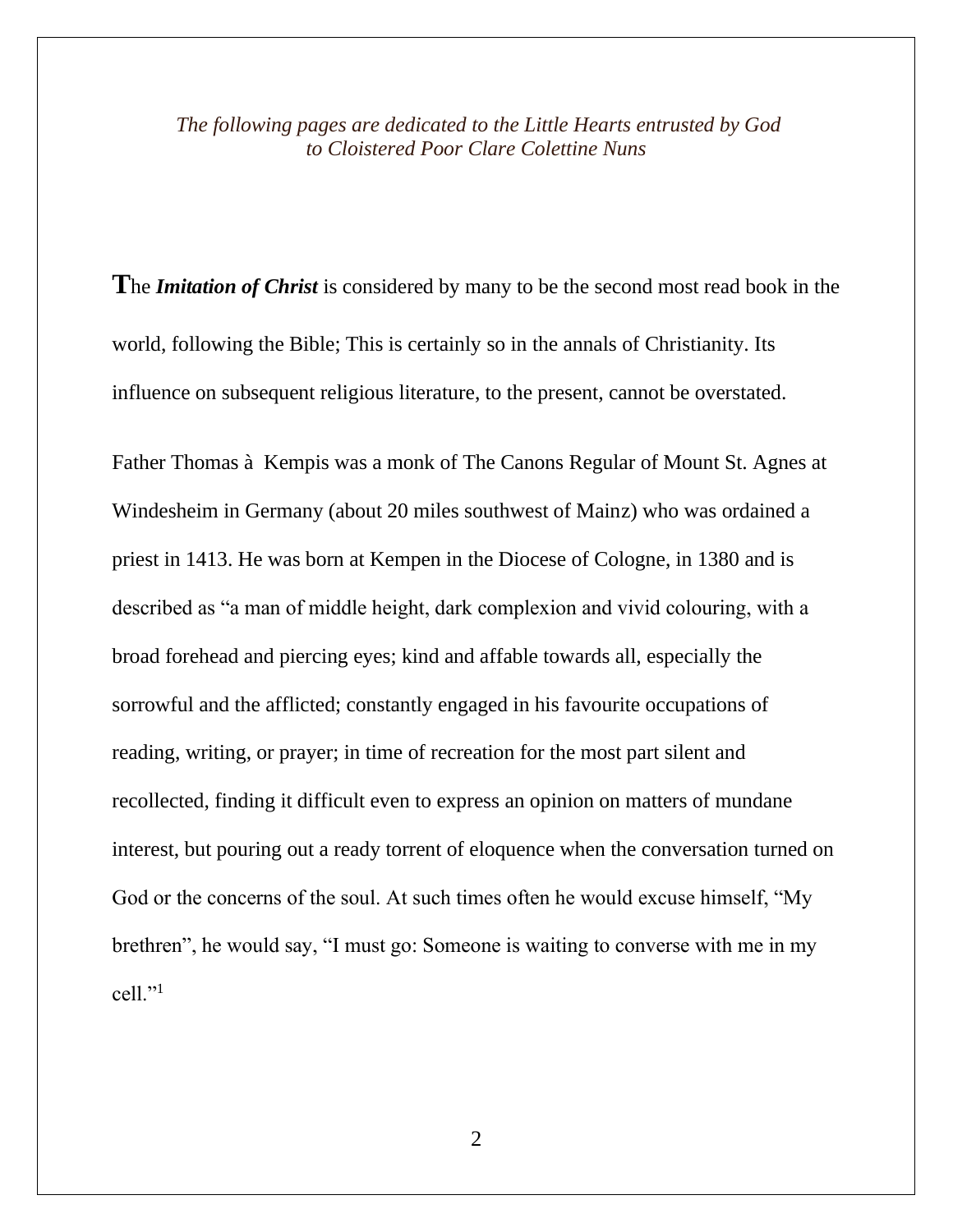The translation used is public domain and maintained by

<http://www.ccel.org/ccel/kempis/imitation.ONE.1.html> where the individual chapters appear and from which they can be freely printed. We wish to express our gratitude to [Christian Classics Ethereal Library.](http://www.ccel.org/)

\_\_\_\_\_\_\_\_\_\_\_\_\_\_\_\_\_\_\_\_\_\_\_\_\_

# **CHAPTER I The Imitation of Christ**

**with a Commentary and Audio Files**

#### **The First Chapter**

#### **Imitating Christ and Despising All Vanities on Earth**

"HE WHO follows Me, walks not in darkness," says the Lord (St. John

8:12). By these words of Christ we are advised to imitate His life and habits, if we wish to be truly enlightened and free from all blindness of heart. Let our chief effort, therefore, be to study the life of Jesus Christ.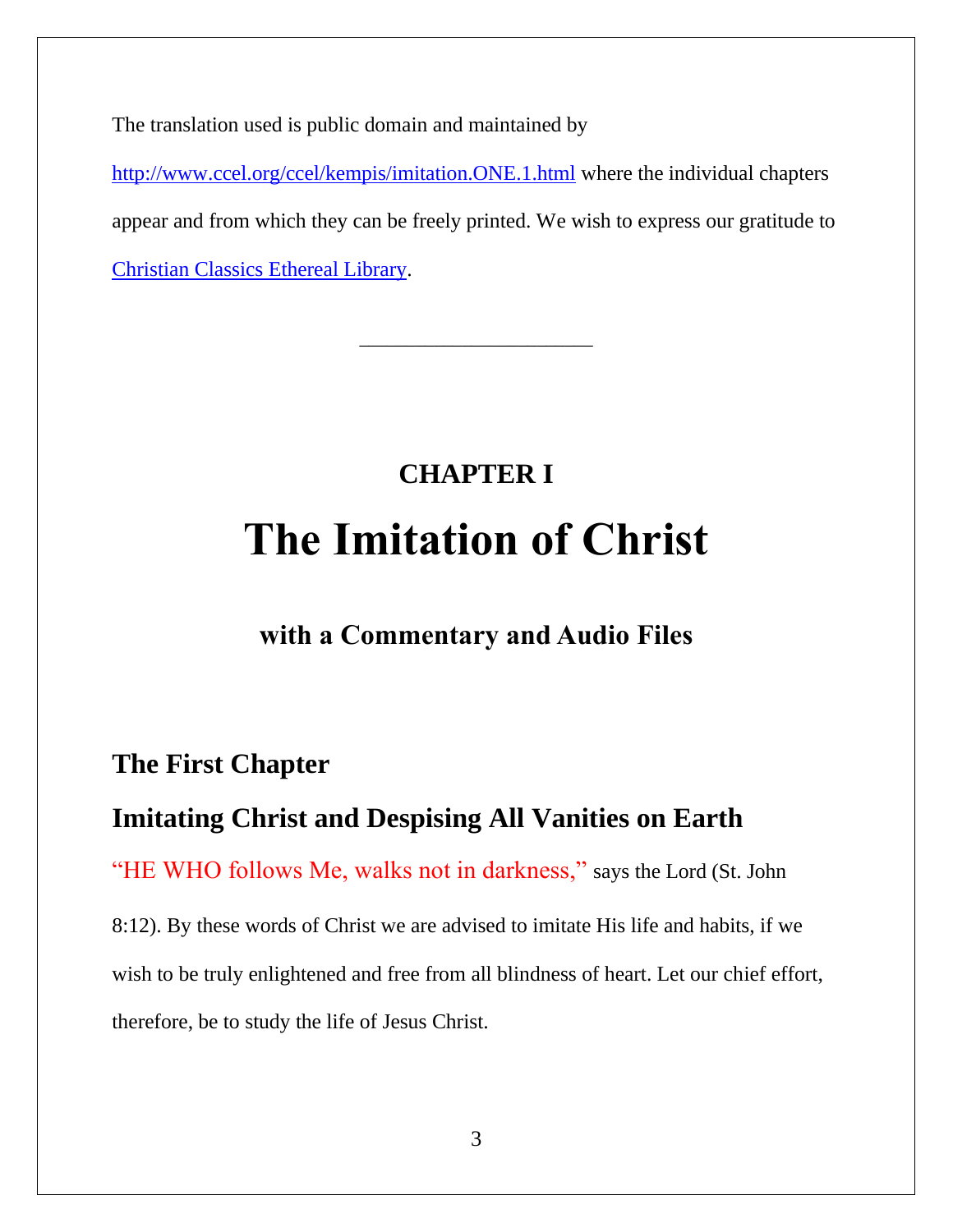The teaching of Christ is more excellent than all the advice of the saints, and he who has His spirit will find in it a hidden manna. Now, there are many who hear the Gospel often but care little for it because they have not the spirit of Christ. Yet whoever wishes to understand fully the words of Christ must try to pattern his whole life on that of Christ.

What good does it do to speak learnedly about the Trinity if, lacking humility, you displease the Trinity? Indeed, it is not learning that makes a man holy and just, but a virtuous life makes him pleasing to God. I would rather feel contrition than know how to define it. For what would it profit us to know the whole Bible by heart and the principles of all the philosophers if we live without grace and the love of God? Vanity of vanities and all is vanity, except to love God and serve Him alone.

This is the greatest wisdom—to seek the kingdom of Heaven through contempt of the world. It is vanity, therefore, to seek and trust in riches that perish. It is vanity also to court honor and to be puffed up with pride. It is vanity to follow the lusts of the body and to desire things for which severe punishment later must come. It is vanity to wish for long life and to care little about a well-spent life. It is vanity to be concerned with the present only and not to make provision for things to come. It is vanity to love what passes quickly and not to look ahead where eternal joy abides.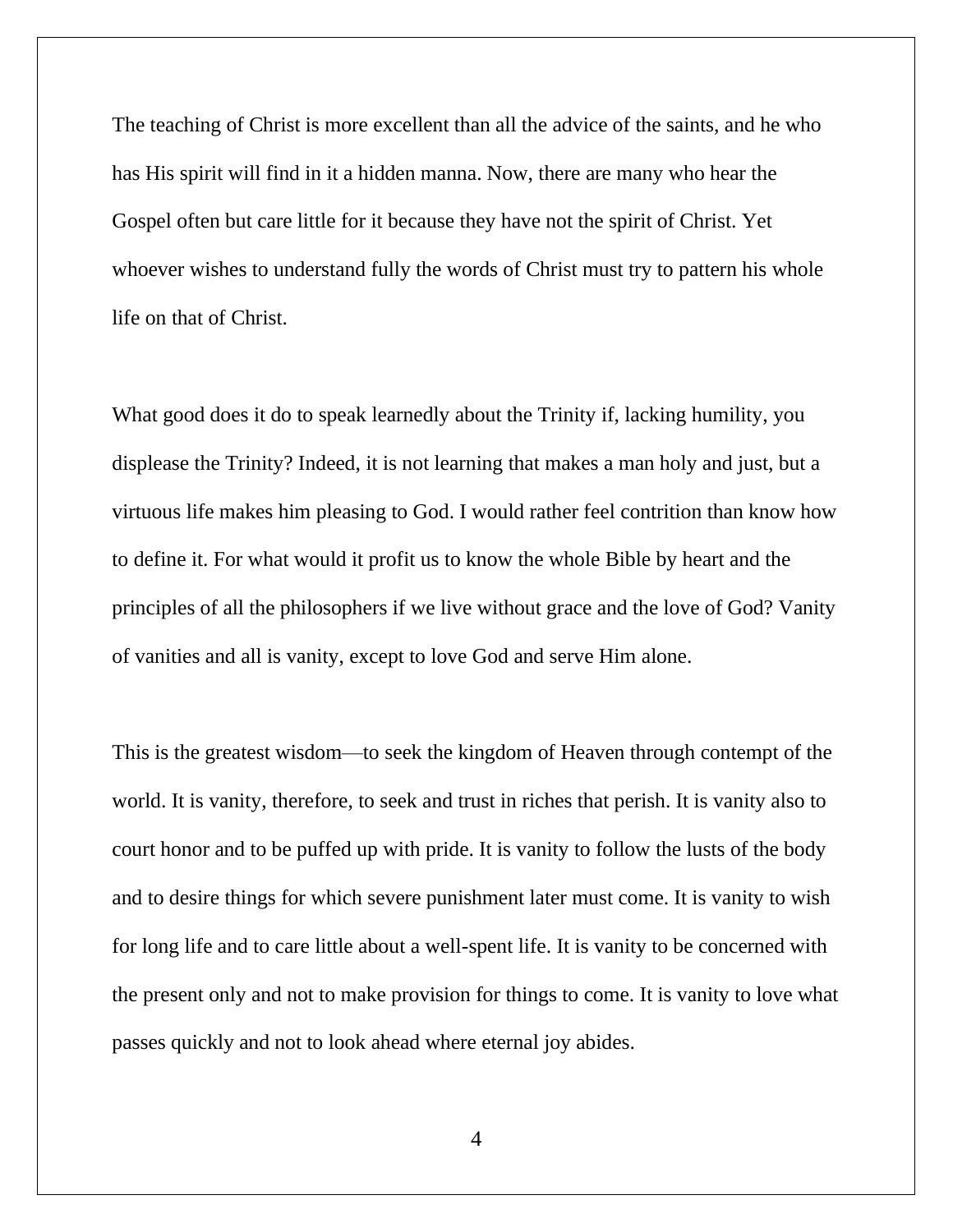Often recall the proverb: "The eye is not satisfied with seeing nor the ear filled with hearing."(11 Eccles. 1:8). Try, moreover, to turn your heart from the love of things visible and bring yourself to things invisible. For they who follow their own evil passions stain their consciences and lose the grace of God.

#### *Sister's Commentary***:**

Dear Little Hearts,

We are all called, regardless of our state in life, whether we be married, consecrated, or single, to be "other Christ's", "other Marys" in this world. It is not what we do or do not achieve on a temporal level, but the quality of our love, service and being that is, so often, seen by God alone. Nevertheless, on this tempestuous sea of life we need the example of witnesses to whom we can look and upon whom we can pattern our own choices. Some witnesses may have a great appeal others less, but God can make all speak to us if we do but pray and endeavour to be open.

Scripture and the teachings of Holy Mother the Church should be our prime spiritual food, but also very praiseworthy are those writings and treatises passed down to us from generation to generation for our edification. It is a part of what we call *Sacred Tradition* in the Church.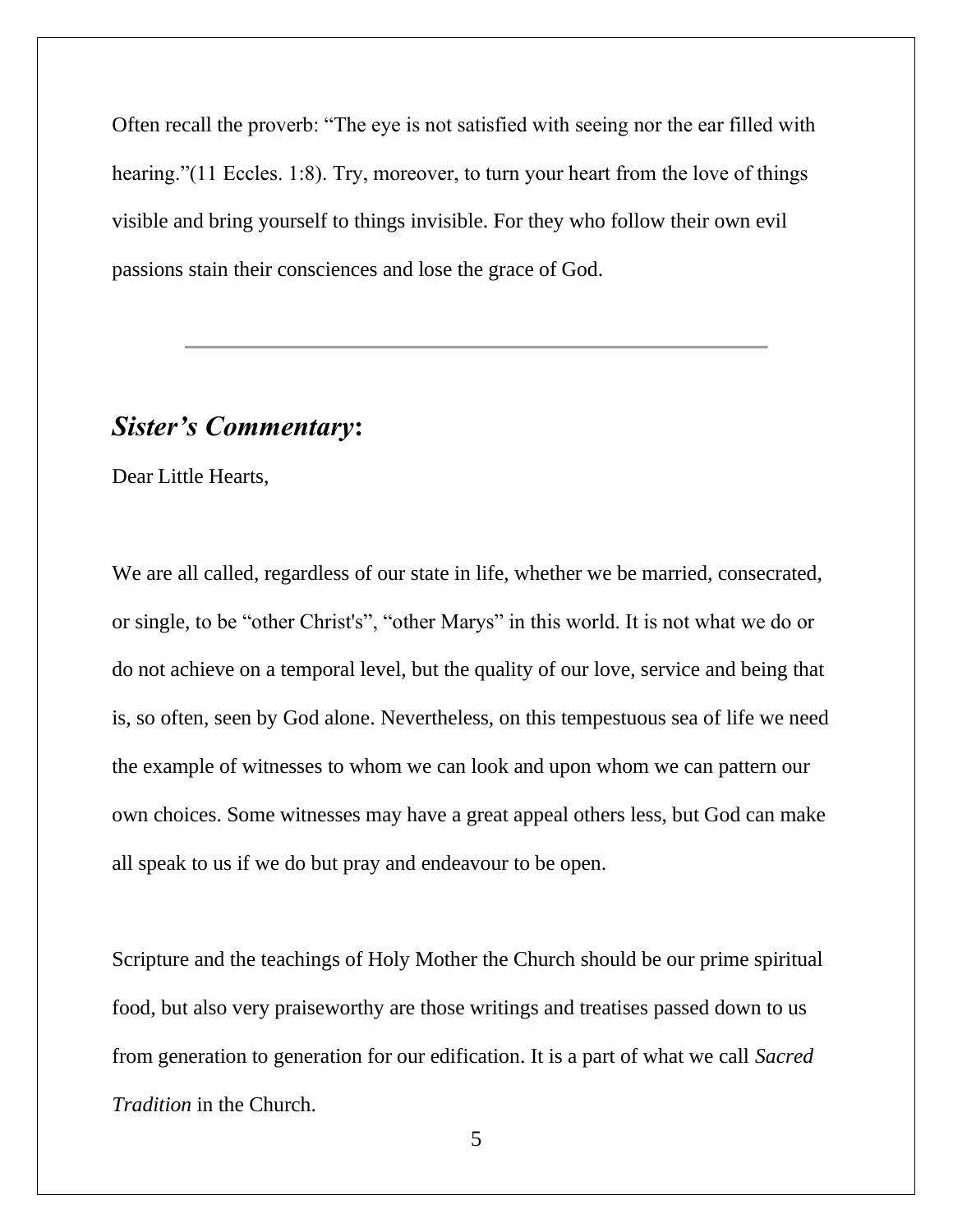One such book if *The Imitation of Christ* by Thomas à Kempis. Many of you probably have a copy. For those who do not , we have access to it through the Christian Ethereal Library at [http://www.ccel.org/ccel/kempis/imitation.ONE.1.html.](http://www.ccel.org/ccel/kempis/imitation.ONE.1.html) We will be using this translation here, online, but any copy that you possess will suffice and vary only in minor ways that will not impede our prayerful study.

My own approach, as a Consecrated Nun, to this is to see it through the eyes and heart of Mary.....would she not, does she not, draw us constantly to her Son, Jesus Christ Whom we encounter so intimately in the Gospels, we become whom we focus upon. It is not enough to assent to what Christ has said, it is also a call to put His words into choices and actions. The words of the extract above are profoundly true. In Christ's teaching we find hidden manna, food for our souls, our lives and our journey from wandering in the Desert of this world to the very Throne of the Most High God Himself!

At the outset let us pray that we may be consumed in love with the spirit of Christ, the spirit of Mary ... and here, now, in this place, at this time, begin ... for as St. Francis reminded us, "It is time for us to begin anew because in reality we have not yet begun."

*Your Little Sisters in Christ*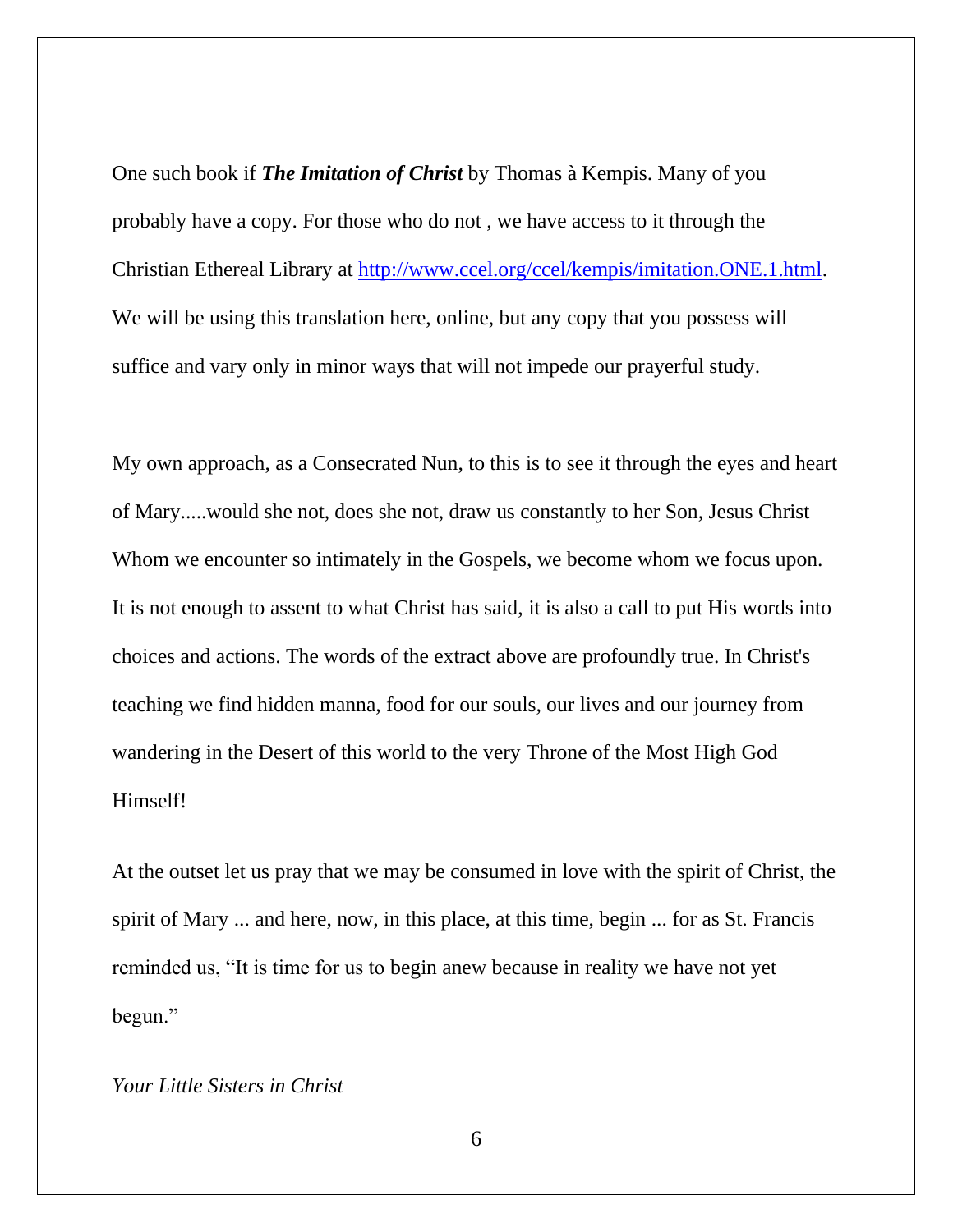### **Sister's Commentary on** *The Imitation of Christ***: Chapter One.**

*"What good does it do to speak learnedly about the Trinity if, lacking humility, you displease the Trinity? Indeed, it is not learning that makes a man holy and just, but a virtuous life makes him pleasing to God. I would rather feel contrition than know how to define it. For what would it profit us to know the whole Bible by heart and the principles of all the philosophers if we live without grace and the love of God? Vanity of vanities and all is vanity, except to love God and serve Him alone."*

#### **I.**

Learning clearly has an important place in our lives. Indeed, God gave us an intellect to use *for His glory*. Unfortunately, so much of our learning is both abused and misused. We look at the world about us and see the evil ends to which learning has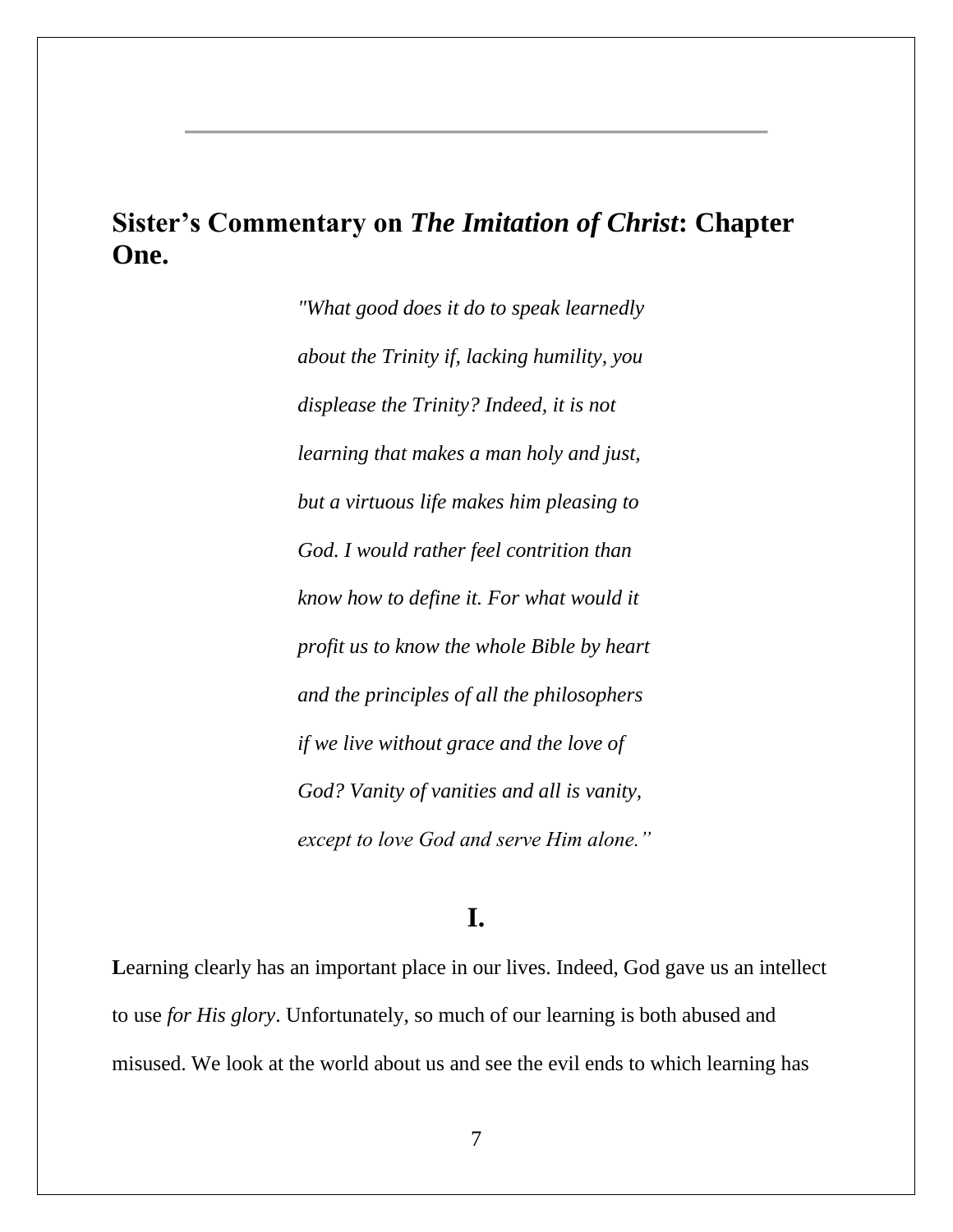been twisted and manipulated ... and with what tragic consequences! Such brilliance culminating in such tragedy! Learning has become a commodity that is sold for profit by our universities to the few who can afford it... and then by the graduates to the highest bidder, whatever the product, whatever the service, whatever the end. Our stores abound with books on religion for "spiritual knowledge" ... at a price ... and however questionable the knowledge acquired — and once acquired, how often misused! For many people "knowledge" itself is an instrument of power and selfaggrandizement. They can quote chapter and verse in the Bible, even *teach* the Bible (for a price) — but are totally unwilling to put God's word into practise.

Not everyone can be "learned". God knows this. He apportions His gifts as He wills. But *everyone* can be humble. And it is the humble who are heard by God. With humility comes the deeper realization of our need of God and His grace. The "learned", the proud, and the arrogant have ever been at odds with God. "I thank you, Father, that you have kept these things from the wise and the learned and revealed them to the little ones." (St. Mat. 11.25). It is not in virtue of our "knowing" but in virtue of our *loving* that God reveals His secrets.

Does not Scripture say that "Mary kept all these things in her *heart"* ... not in her *head*?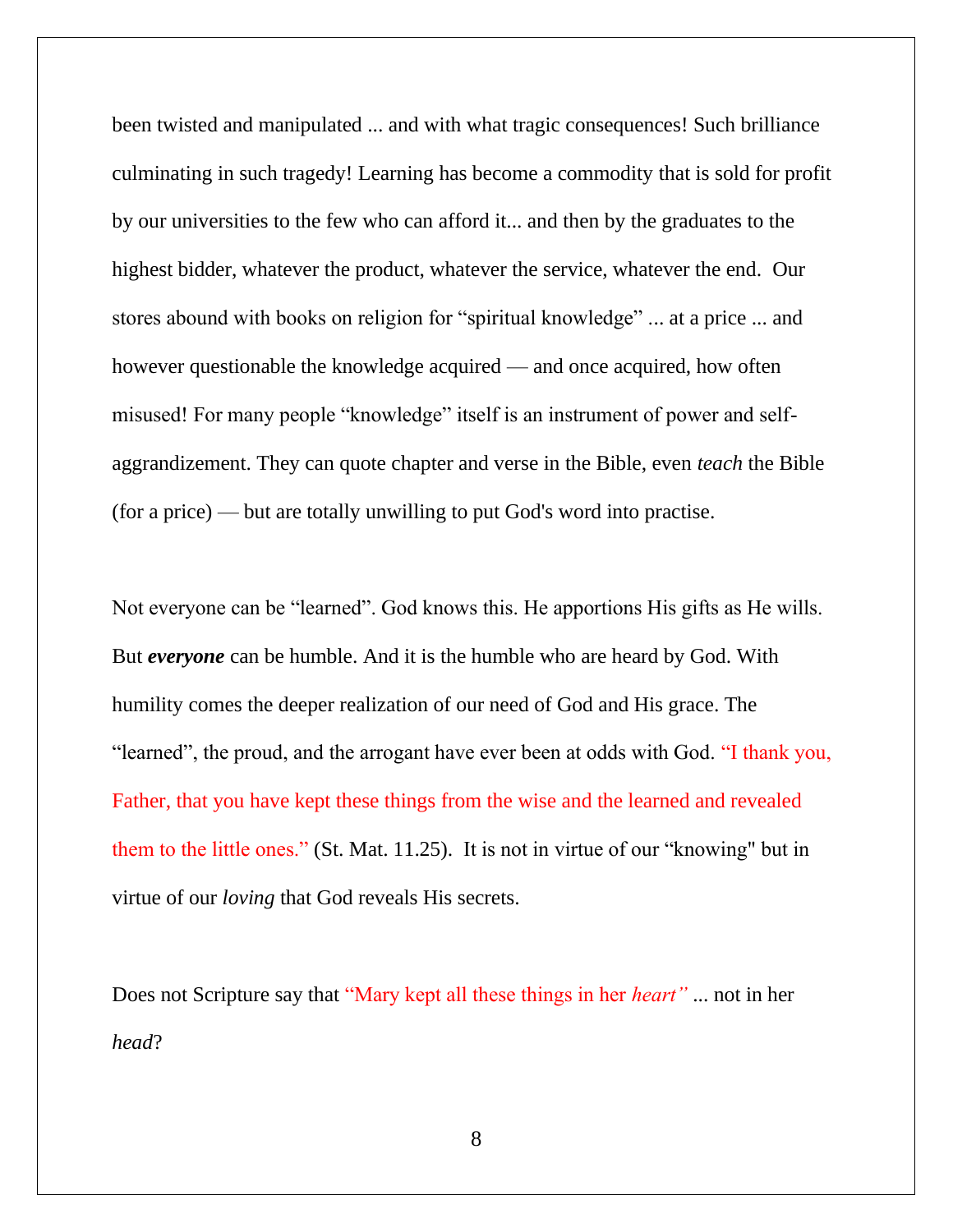Empty your head and open your heart if you would know God.

*Your Little Sisters in Christ*

#### **II.**

*"This is the greatest wisdom — to seek the kingdom of Heaven through contempt of the world. It is vanity, therefore, to seek and trust in riches that perish. It is vanity also to court honor and to be puffed up with pride. It is vanity to follow the lusts of the body and to desire things for which severe punishment later must come. It is vanity to wish for long life and to care little about a well-spent life. It is vanity to be concerned with the present only and not to make provision for things to come. It is vanity to love what passes quickly and not to look ahead where eternal joy abides. Often recall the proverb: "The* 

9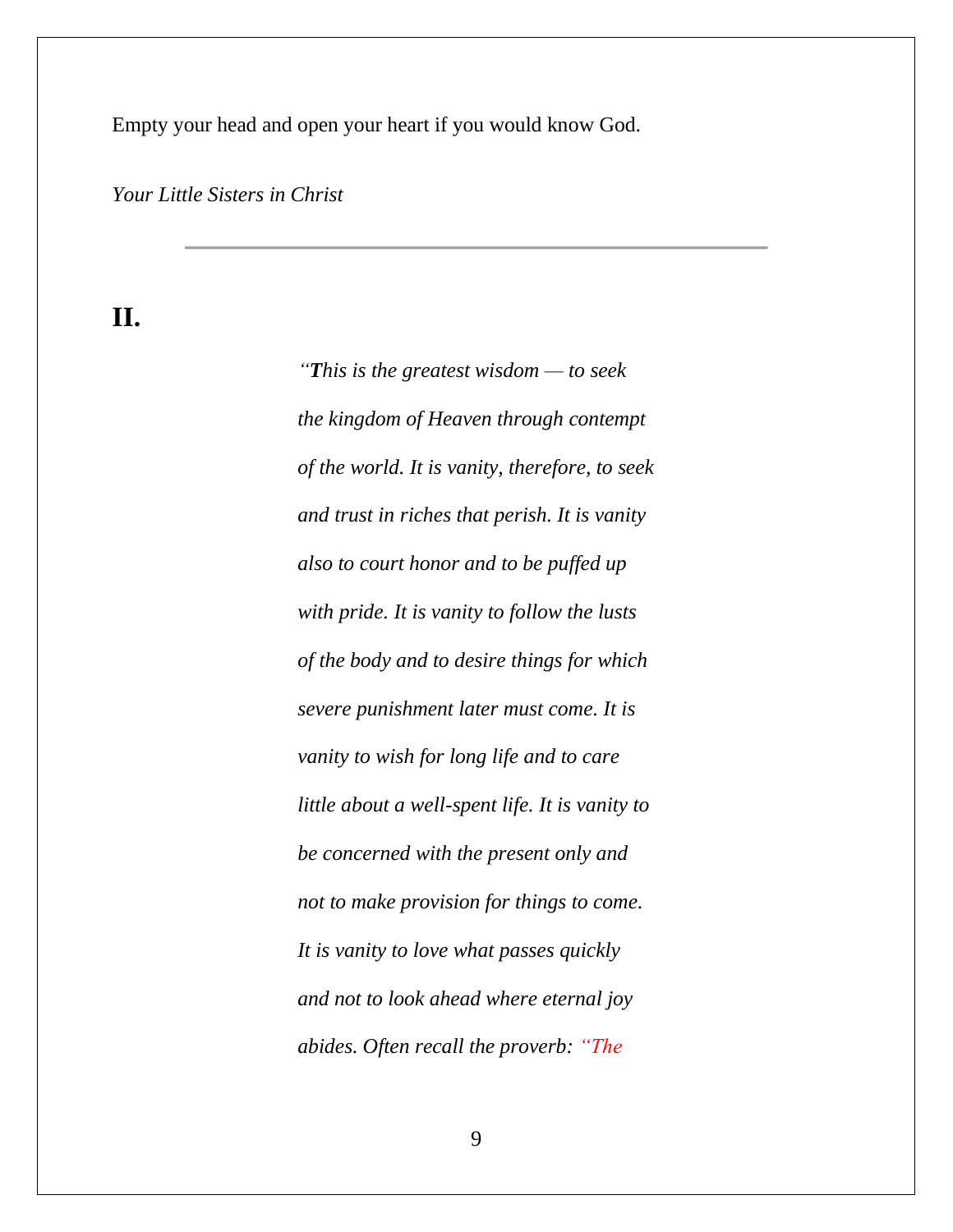*eye is not satisfied with seeing nor the ear filled with hearing." (11 Eccles. 1:8). Try, moreover, to turn your heart from the love of things visible and bring yourself to things invisible. For they who follow their own evil passions stain their consciences and lose the grace of God."*

God has made all things good. All things flow out and from His goodness. The contempt of the world expressed here is to be understood in the spirit of Saint Paul, who tells us that, by comparison to the things of God, everything else is so much rubbish, debris only. The things of God and the things of this world are incomparable. In light of this immense disparity, we must to set the priority of our heart upon God and His kingdom. Everything else is destined to ruin. All things will pass.

We see this so clearly when we begin to grasp how quickly our own lives are passing. *Vanity* is the state of pointlessness or futility — and so it is vanity to set all our hopes, to invest all our trust upon the things of this present world. It is a sobering reality that we can virtually lose all our worldly goods overnight (as many recently have ...), and even our health ... And how much energy is futilely spent on trying to prolong life or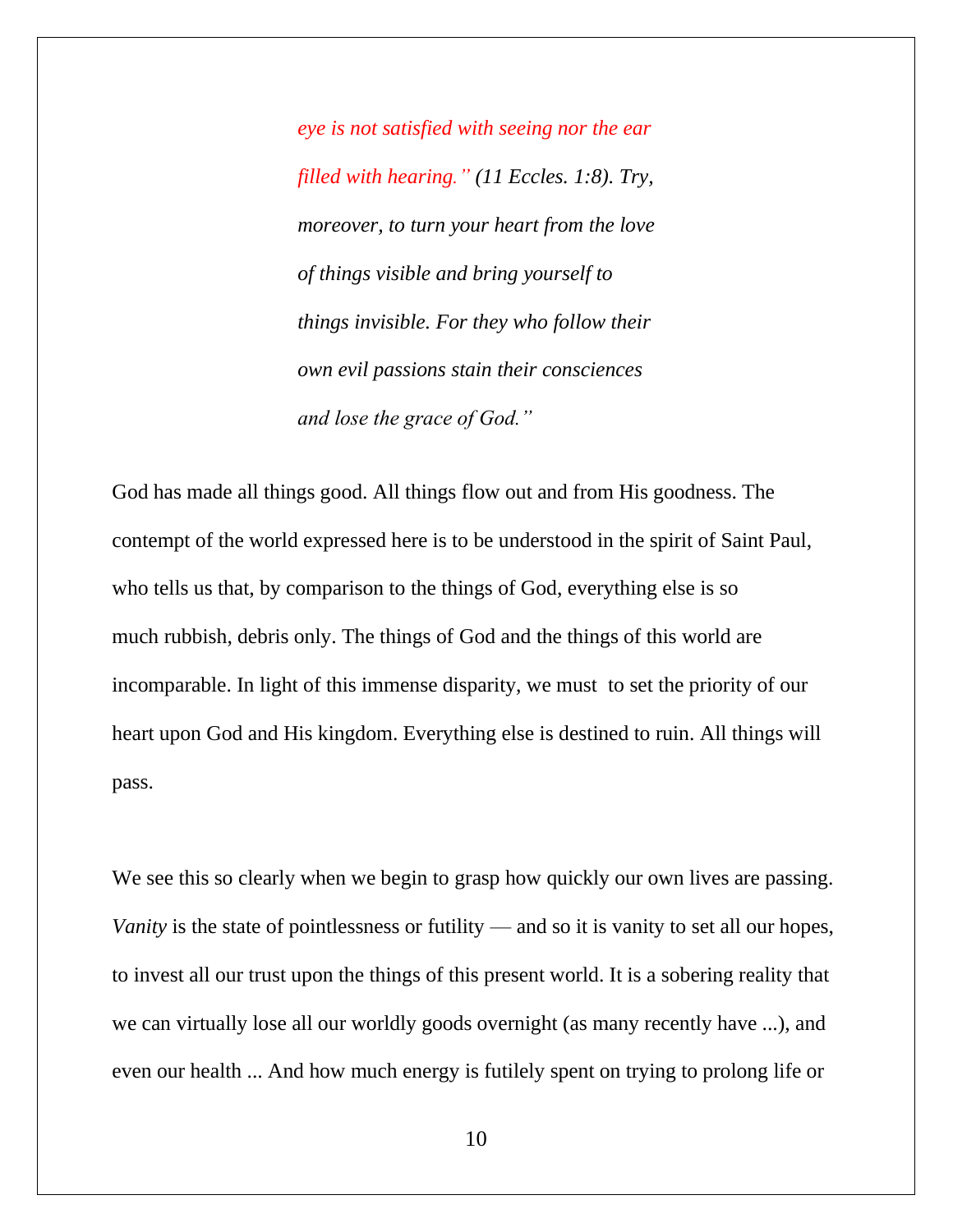the semblance of youth by the most extraordinary means — as though by sheer will and a sufficient amount of money, we can stave off the inevitable! Our benchmark as Christians cannot, must not, be so vain and so crass. We must come to understand that it is the quality of our *love* that matters, *how we love and serve others.* In focusing upon God and others we lose focus on ourselves.

We are told in the citation above that the human senses are never satisfied. Nor can they ever be. Even if we satiate ourselves we inevitably regurgitate. Like pagans at the Roman vomitoriums, we attempt to satisfy all our desires until we are surfeit, disgorge them, and attempt to replenish them anew. We never learn the vanity of it all, the inherent futility ... because we are too busy squandering our lives on ourselves.

For the Christian — then, as now — it is quite otherwise. We come to realize that all that God created is intended as a Sacrament that will lead us to Him ... and not to ourselves.

In the words of Saint Clare, O wondrous exchange to exchange the things of time for those of eternity.

*Your Little Sisters in Christ*